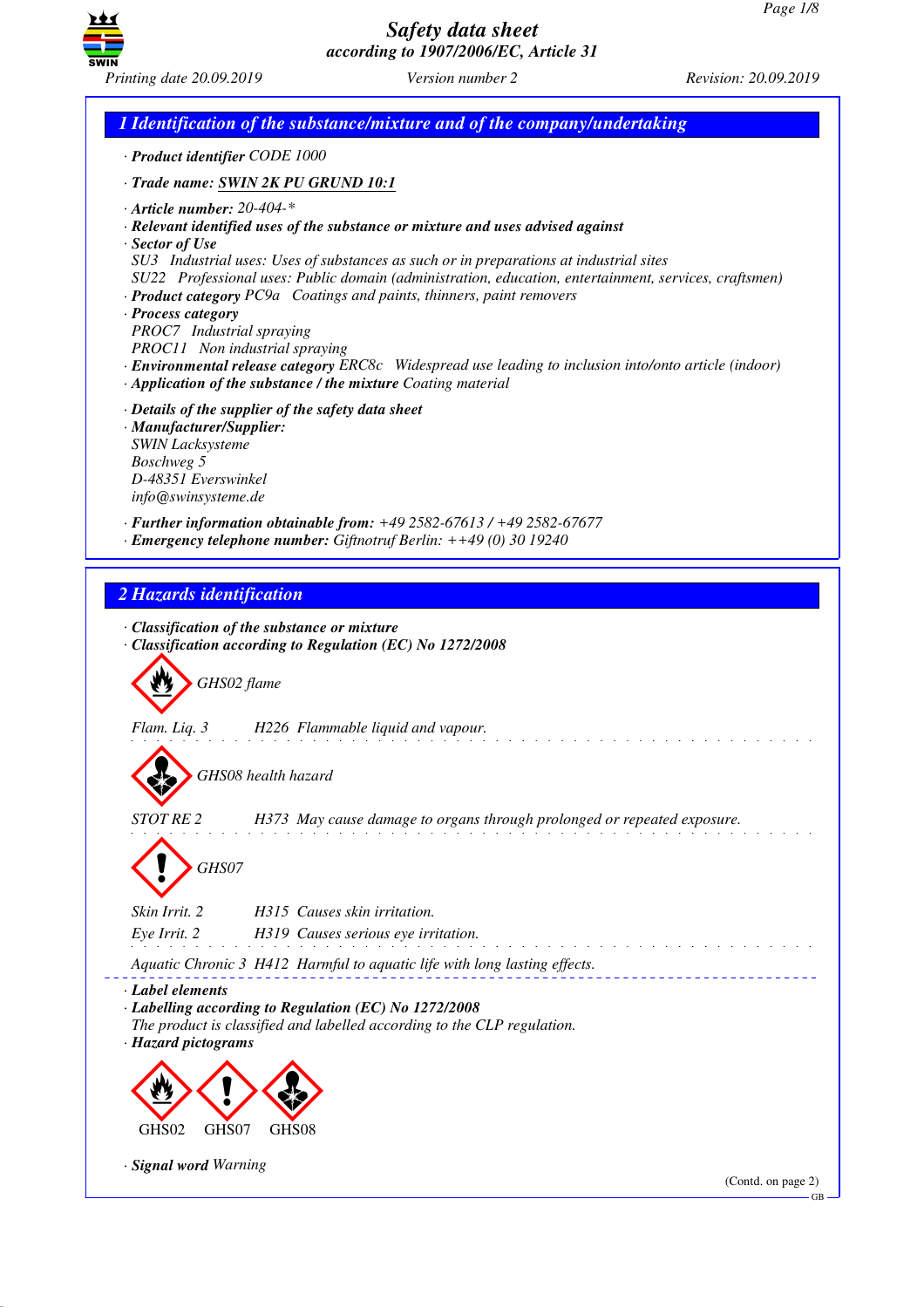

### *Trade name: SWIN 2K PU GRUND 10:1*

|                           | (Cond. of page 1)                                                                                                                                  |
|---------------------------|----------------------------------------------------------------------------------------------------------------------------------------------------|
|                           | · Hazard-determining components of labelling:                                                                                                      |
| xylene                    |                                                                                                                                                    |
| · Hazard statements       |                                                                                                                                                    |
|                           | H226 Flammable liquid and vapour.                                                                                                                  |
|                           | H315 Causes skin irritation.                                                                                                                       |
|                           | H319 Causes serious eye irritation.                                                                                                                |
|                           | H373 May cause damage to organs through prolonged or repeated exposure.                                                                            |
|                           | H412 Harmful to aquatic life with long lasting effects.                                                                                            |
|                           | · Precautionary statements                                                                                                                         |
| P260                      | Do not breathe mist/vapours/spray.                                                                                                                 |
| P271                      | Use only outdoors or in a well-ventilated area.                                                                                                    |
| P280                      | Wear protective gloves/protective clothing/eye protection/face protection.                                                                         |
|                           | P305+P351+P338 IF IN EYES: Rinse cautiously with water for several minutes. Remove contact lenses, if<br>present and easy to do. Continue rinsing. |
| P501                      | Dispose of contents/container in accordance with local/regional/national/international<br>regulations.                                             |
| $\cdot$ Other hazards -   |                                                                                                                                                    |
| $\mathbf{r}$ $\mathbf{r}$ |                                                                                                                                                    |

- *· Results of PBT and vPvB assessment*
- *· PBT: Not applicable.*
- *· vPvB: Not applicable.*

## *3 Composition/information on ingredients*

*· Chemical characterisation: Mixtures*

*· Description: Mixture of substances listed below with nonhazardous additions.*

| · Dangerous components:                                                                  |                                                                                                                                                                                                             |              |  |  |
|------------------------------------------------------------------------------------------|-------------------------------------------------------------------------------------------------------------------------------------------------------------------------------------------------------------|--------------|--|--|
| CAS: 1330-20-7<br>EINECS: 215-535-7                                                      | xylene<br>Blam. Liq. 3, H226; STOT RE 2, H373; Asp. Tox. 1,<br>Reg.nr.: 01-2119488216-32-XXXX   H304; & Acute Tox. 4, H312; Acute Tox. 4, H332; Skin Irrit.<br>2, H315; Eye Irrit. 2, H319; STOT SE 3, H335 | $10 - 25\%$  |  |  |
| CAS: 108-65-6<br>EINECS: 203-603-9<br>Reg.nr.: 01-2119475791-29-XXXX                     | 2-methoxy-1-methylethyl acetate<br>$\leftrightarrow$ Flam. Liq. 3, H226                                                                                                                                     | $2.5 - 10\%$ |  |  |
| $CAS: 123-86-4$<br>EINECS: 204-658-1<br>Reg.nr.: 01-2119485493-29-XXXX                   | n-butyl acetate<br>$\circledast$ Flam. Liq. 3, H226, $\circledast$ STOT SE 3, H336                                                                                                                          | $2.5 - 10\%$ |  |  |
| EC number: 918-668-5                                                                     | Hydrocarbons, C9, aromatics<br>Reg.nr.: 01-2119455851-35-XXXX $\otimes$ Flam. Liq. 3, H226; $\otimes$ Asp. Tox. 1, H304; $\otimes$ Aquatic<br>Chronic 2, $\hat{H}411$ ; $\triangle$ STOT SE 3, H335-H336    | $2.5 - 10\%$ |  |  |
| Additional information: For the wording of the listed hazard phrases refer to section 16 |                                                                                                                                                                                                             |              |  |  |

*· Additional information: For the wording of the listed hazard phrases refer to section 16.*

## *4 First aid measures*

- *· Description of first aid measures*
- *· General information: Personal protection for the First Aider.*
- *· After inhalation:*
- *Supply fresh air.*

*Seek medical treatment in case of complaints.*

*· After skin contact:*

*Immediately wash with water and soap and rinse thoroughly.*

*If skin irritation continues, consult a doctor.*

*· After eye contact:*

*Rinse opened eye for several minutes under running water. If symptoms persist, consult a doctor.*

*· After swallowing: Do not induce vomiting; call for medical help immediately.*

(Contd. on page 3)

GB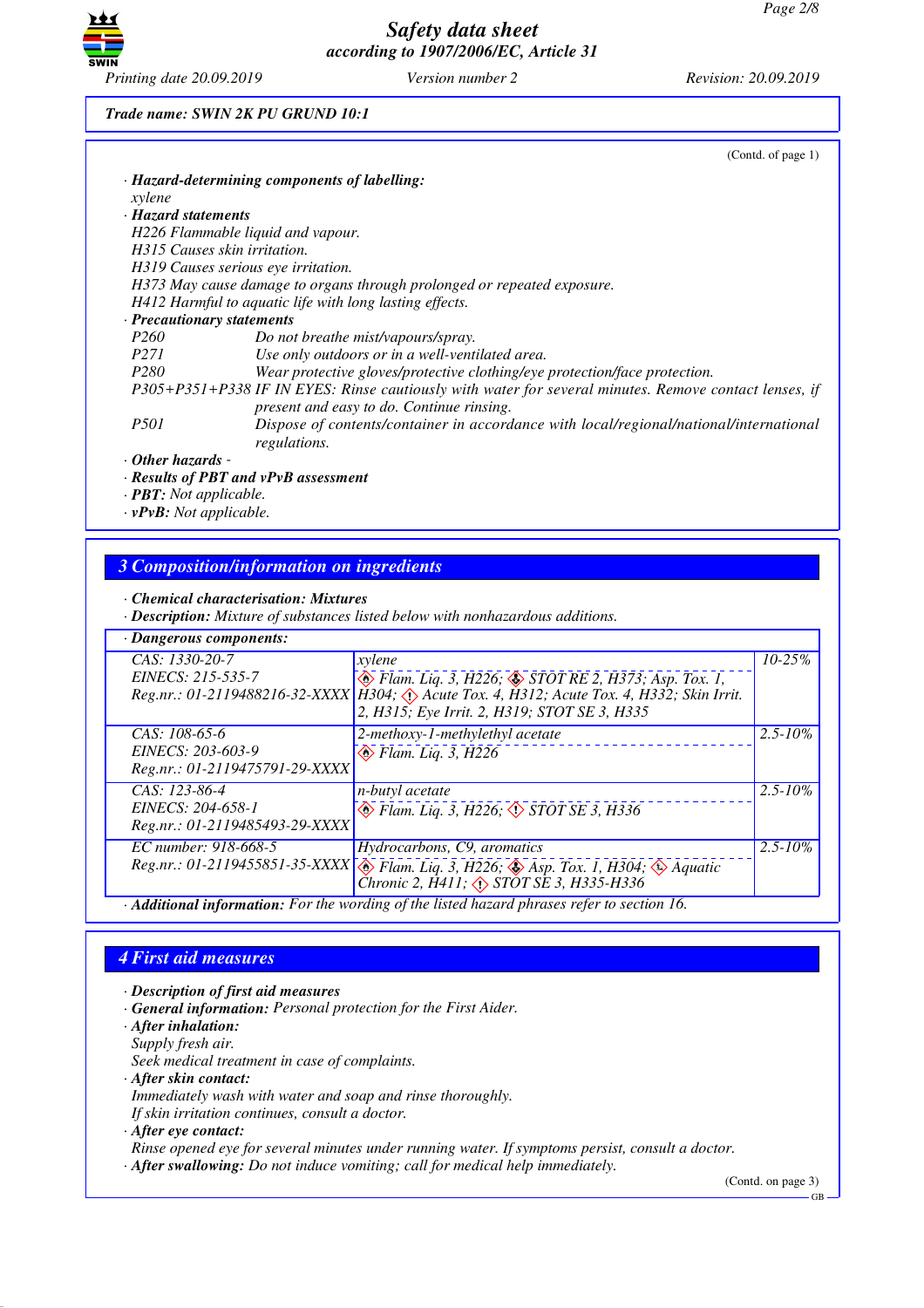

(Contd. of page 2)

*Trade name: SWIN 2K PU GRUND 10:1*

- *· Information for doctor:*
- *· Most important symptoms and effects, both acute and delayed No further relevant information available.*
- *· Indication of any immediate medical attention and special treatment needed*
- *No further relevant information available.*

### *5 Firefighting measures*

- *· Extinguishing media*
- *· Suitable extinguishing agents:*
- *CO2, powder or water spray. Fight larger fires with water spray or alcohol resistant foam.*
- *· For safety reasons unsuitable extinguishing agents: Water with full jet*
- *· Special hazards arising from the substance or mixture No further relevant information available.*
- *· Advice for firefighters*
- *· Protective equipment: Mouth respiratory protective device.*

### *6 Accidental release measures*

- *· Personal precautions, protective equipment and emergency procedures Wear protective equipment. Keep unprotected persons away. Ensure adequate ventilation*
- *· Environmental precautions: Do not allow to enter sewers/ surface or ground water.*
- *· Methods and material for containment and cleaning up: Absorb with liquid-binding material (sand, diatomite, acid binders, universal binders, sawdust). Dispose contaminated material as waste according to item 13.*
- *· Reference to other sections See Section 7 for information on safe handling. See Section 8 for information on personal protection equipment.*

# *7 Handling and storage*

### *· Handling:*

- *· Precautions for safe handling*
- *Ensure good ventilation/exhaustion at the workplace. Restrict the quantity stored at the work place.*
- *· Information about fire and explosion protection: Fumes can combine with air to form an explosive mixture. Flammable gas-air mixtures may form in empty receptacles. Keep ignition sources away - Do not smoke. Use explosion-proof apparatus / fittings and spark-proof tools. Protect against electrostatic charges.*
- *· Conditions for safe storage, including any incompatibilities*
- *· Storage:*
- *· Requirements to be met by storerooms and receptacles: Provide solvent resistant, sealed floor.*
- *Suitable material for receptacles and pipes: steel or stainless steel.*
- *· Information about storage in one common storage facility: Not required.*
- *· Further information about storage conditions: Keep container tightly sealed.*
- *· Specific end use(s) No further relevant information available.*

*8 Exposure controls/personal protection*

*· Additional information about design of technical facilities: No further data; see item 7.*

(Contd. on page 4)

GB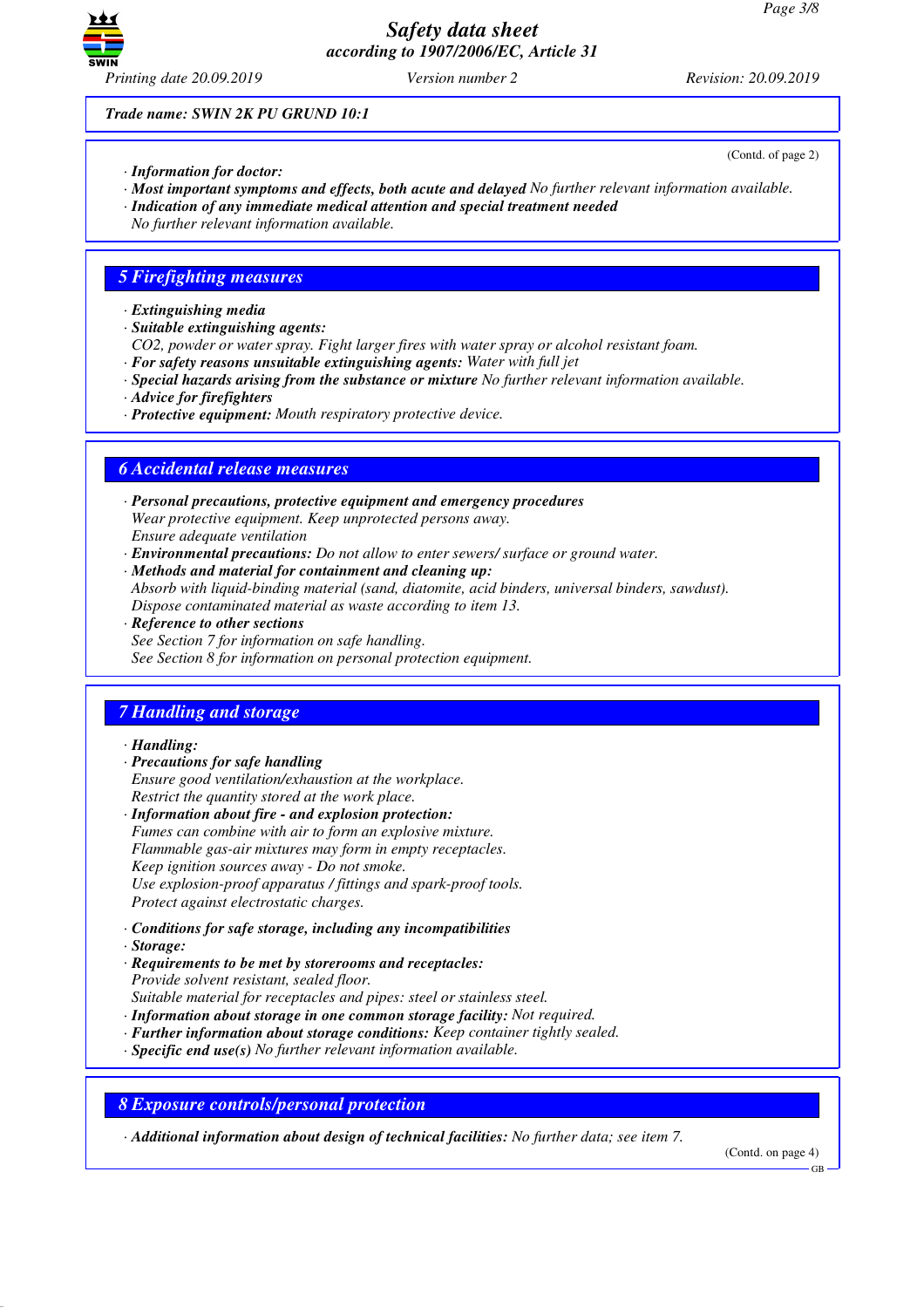

## *Trade name: SWIN 2K PU GRUND 10:1*

|           | (Contd. of page 3)                                                                                                                                                                                                                                                                                                                                                    |
|-----------|-----------------------------------------------------------------------------------------------------------------------------------------------------------------------------------------------------------------------------------------------------------------------------------------------------------------------------------------------------------------------|
|           | Control parameters                                                                                                                                                                                                                                                                                                                                                    |
|           | · Ingredients with limit values that require monitoring at the workplace:                                                                                                                                                                                                                                                                                             |
|           | 108-65-6 2-methoxy-1-methylethyl acetate                                                                                                                                                                                                                                                                                                                              |
|           | WEL Short-term value: 548 mg/m <sup>3</sup> , 100 ppm                                                                                                                                                                                                                                                                                                                 |
|           | Long-term value: 274 mg/m <sup>3</sup> , 50 ppm                                                                                                                                                                                                                                                                                                                       |
|           | Sk                                                                                                                                                                                                                                                                                                                                                                    |
|           | 123-86-4 n-butyl acetate                                                                                                                                                                                                                                                                                                                                              |
|           | WEL Short-term value: 966 mg/m <sup>3</sup> , 200 ppm                                                                                                                                                                                                                                                                                                                 |
|           | Long-term value: 724 mg/m <sup>3</sup> , 150 ppm                                                                                                                                                                                                                                                                                                                      |
|           | · Additional information: The lists valid during the making were used as basis.                                                                                                                                                                                                                                                                                       |
|           | $\cdot$ Exposure controls                                                                                                                                                                                                                                                                                                                                             |
|           | · Personal protective equipment:                                                                                                                                                                                                                                                                                                                                      |
|           | · General protective and hygienic measures:                                                                                                                                                                                                                                                                                                                           |
|           | Keep away from foodstuffs, beverages and feed.                                                                                                                                                                                                                                                                                                                        |
|           | Wash hands before breaks and at the end of work.                                                                                                                                                                                                                                                                                                                      |
|           | Do not inhale gases / fumes / aerosols.                                                                                                                                                                                                                                                                                                                               |
|           | Avoid contact with the eyes and skin.                                                                                                                                                                                                                                                                                                                                 |
|           | · Respiratory protection:                                                                                                                                                                                                                                                                                                                                             |
|           | Use suitable respiratory protective device in case of insufficient ventilation.                                                                                                                                                                                                                                                                                       |
|           | In case of brief exposure or low pollution use respiratory filter device. In case of intensive or longer exposure<br>use self-contained respiratory protective device.                                                                                                                                                                                                |
|           | Filter A2/P2                                                                                                                                                                                                                                                                                                                                                          |
|           | · Protection of hands:                                                                                                                                                                                                                                                                                                                                                |
|           | Only use chemical-protective gloves with CE-labelling of category III.                                                                                                                                                                                                                                                                                                |
|           | Protective gloves                                                                                                                                                                                                                                                                                                                                                     |
|           | Preventive skin protection by use of skin-protecting agents is recommended.<br>· Material of gloves                                                                                                                                                                                                                                                                   |
|           | The selection of the suitable gloves does not only depend on the material, but also on further marks of quality<br>and varies from manufacturer to manufacturer. As the product is a preparation of several substances, the<br>resistance of the glove material can not be exactly calculated in advance and has therefore to be checked<br>prior to the application. |
|           | As protection from splashes gloves made of the following materials are suitable:<br>Nitrile rubber (Ansell Sol-Vex®)                                                                                                                                                                                                                                                  |
|           | Recommended thickness of the material: $\geq 0.4$ mm                                                                                                                                                                                                                                                                                                                  |
|           | · Penetration time of glove material                                                                                                                                                                                                                                                                                                                                  |
|           | Value for the permeation: Level $\leq$ 1                                                                                                                                                                                                                                                                                                                              |
|           | The exact break through time has to be found out by the manufacturer of the protective gloves and has to be                                                                                                                                                                                                                                                           |
| observed. | $\cdot$ For the permanent contact => 480 minutes gloves made of the following materials are suitable:                                                                                                                                                                                                                                                                 |
|           | HPPE-laminatet film (Ansell Barrier®)                                                                                                                                                                                                                                                                                                                                 |
|           | $\cdot$ Eye protection:                                                                                                                                                                                                                                                                                                                                               |
|           |                                                                                                                                                                                                                                                                                                                                                                       |
|           | Tightly sealed goggles                                                                                                                                                                                                                                                                                                                                                |
|           | $\cdot$ Body protection:                                                                                                                                                                                                                                                                                                                                              |
|           | Protective clothing, anti-static (TYVEK® CLASSIC PLUS)                                                                                                                                                                                                                                                                                                                |
|           | Safety shoes/boots, antstatic                                                                                                                                                                                                                                                                                                                                         |

(Contd. on page 5)

GB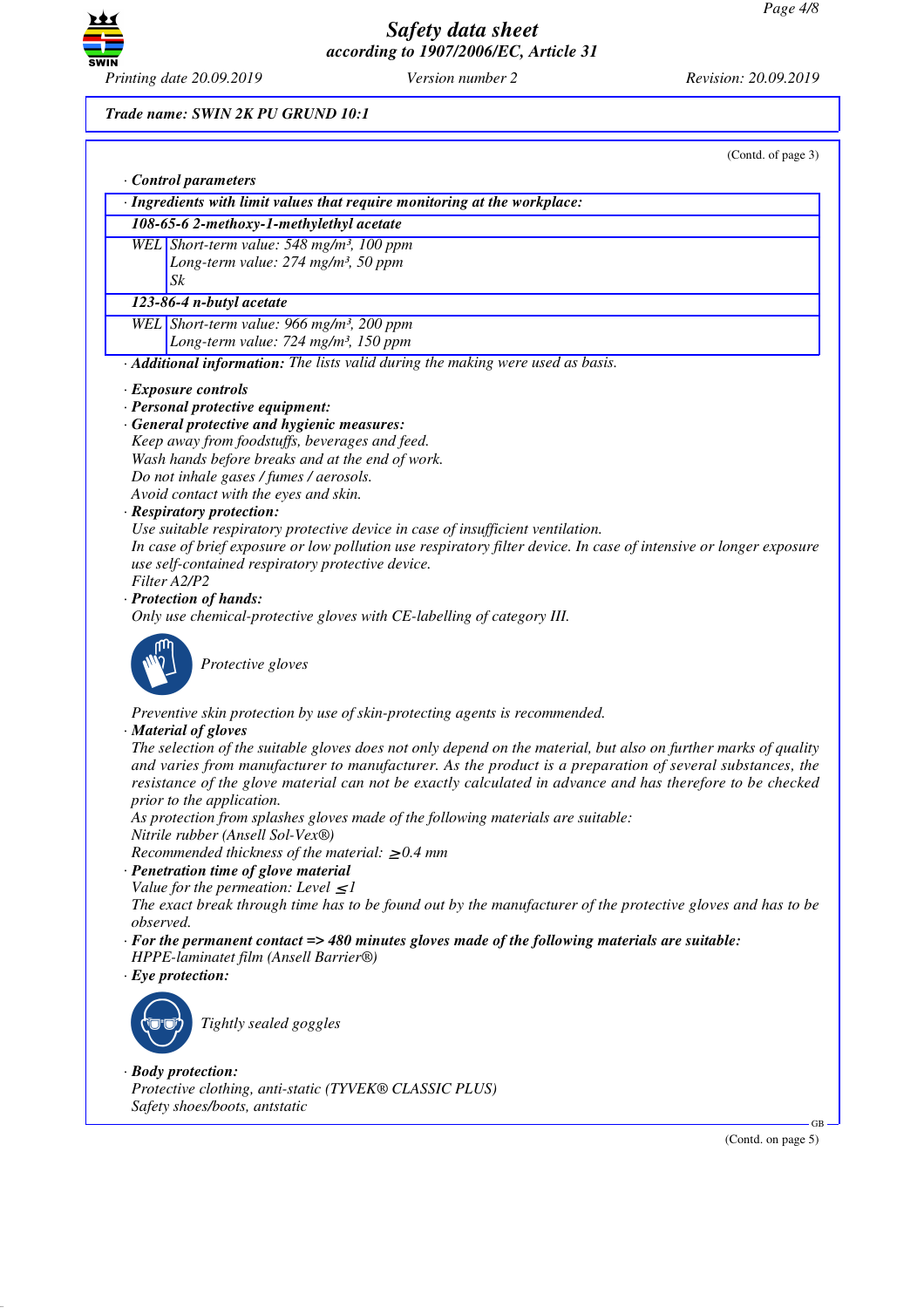

*Trade name: SWIN 2K PU GRUND 10:1*

(Contd. of page 4)

| <b>9 Physical and chemical properties</b>                                                                 |                                                                                                 |
|-----------------------------------------------------------------------------------------------------------|-------------------------------------------------------------------------------------------------|
| · Information on basic physical and chemical properties<br><b>General Information</b>                     |                                                                                                 |
| $\cdot$ Appearance:                                                                                       |                                                                                                 |
| Form:                                                                                                     | Fluid                                                                                           |
| Colour:                                                                                                   | Grey                                                                                            |
| · Odour:                                                                                                  | Aromatic                                                                                        |
| · Odour threshold:                                                                                        | Not determined.                                                                                 |
| $\cdot$ pH-value                                                                                          | Not applicable.                                                                                 |
| Change in condition<br>Melting point/freezing point:<br>Initial boiling point and boiling range: $124 °C$ | Undetermined.                                                                                   |
| · Flash point:                                                                                            | 23 - 60 °C                                                                                      |
| · Flammability (solid, gas):                                                                              | Not applicable.                                                                                 |
| · Ignition temperature:                                                                                   | 315 °C                                                                                          |
| · Decomposition temperature:                                                                              | Not determined.                                                                                 |
| $\cdot$ Auto-ignition temperature:                                                                        | Product is not selfigniting.                                                                    |
| · Explosive properties:                                                                                   | Product is not explosive. However, formation of explosive air/<br>vapour mixtures are possible. |
| · Explosion limits:                                                                                       |                                                                                                 |
| Lower:                                                                                                    | $1.1$ Vol %                                                                                     |
| <b>Upper:</b>                                                                                             | 7 Vol %                                                                                         |
| $\cdot$ Vapour pressure at 20 $\degree$ C:                                                                | $6.7$ hPa                                                                                       |
| · Relative density                                                                                        | Not determined.                                                                                 |
| · Vapour density                                                                                          | Not determined.                                                                                 |
| · Evaporation rate                                                                                        | Not determined.                                                                                 |
| · Solubility in / Miscibility with                                                                        |                                                                                                 |
| water:                                                                                                    | Not miscible or difficult to mix.                                                               |
| · Partition coefficient: n-octanol/water:                                                                 | Not determined.                                                                                 |
| · Viscosity:                                                                                              | DIN 53211 (6 mm) - 60 sec                                                                       |
| $\cdot$ Dynamic:                                                                                          | Not determined.                                                                                 |
| $\cdot$ Kinematic at 20 $\degree$ C:                                                                      | $100 s$ (ISO 6 mm)                                                                              |
| Other information                                                                                         | No further relevant information available.                                                      |

# *10 Stability and reactivity*

*· Reactivity No further relevant information available.*

*· Chemical stability*

*· Thermal decomposition / conditions to be avoided: No decomposition if used according to specifications.*

- *· Possibility of hazardous reactions No dangerous reactions known.*
- *· Conditions to avoid No further relevant information available.*
- *· Incompatible materials: No further relevant information available.*

*· Hazardous decomposition products: No dangerous decomposition products known.*

# *11 Toxicological information*

*· Information on toxicological effects*

*· Acute toxicity Based on available data, the classification criteria are not met.*

(Contd. on page 6)

GB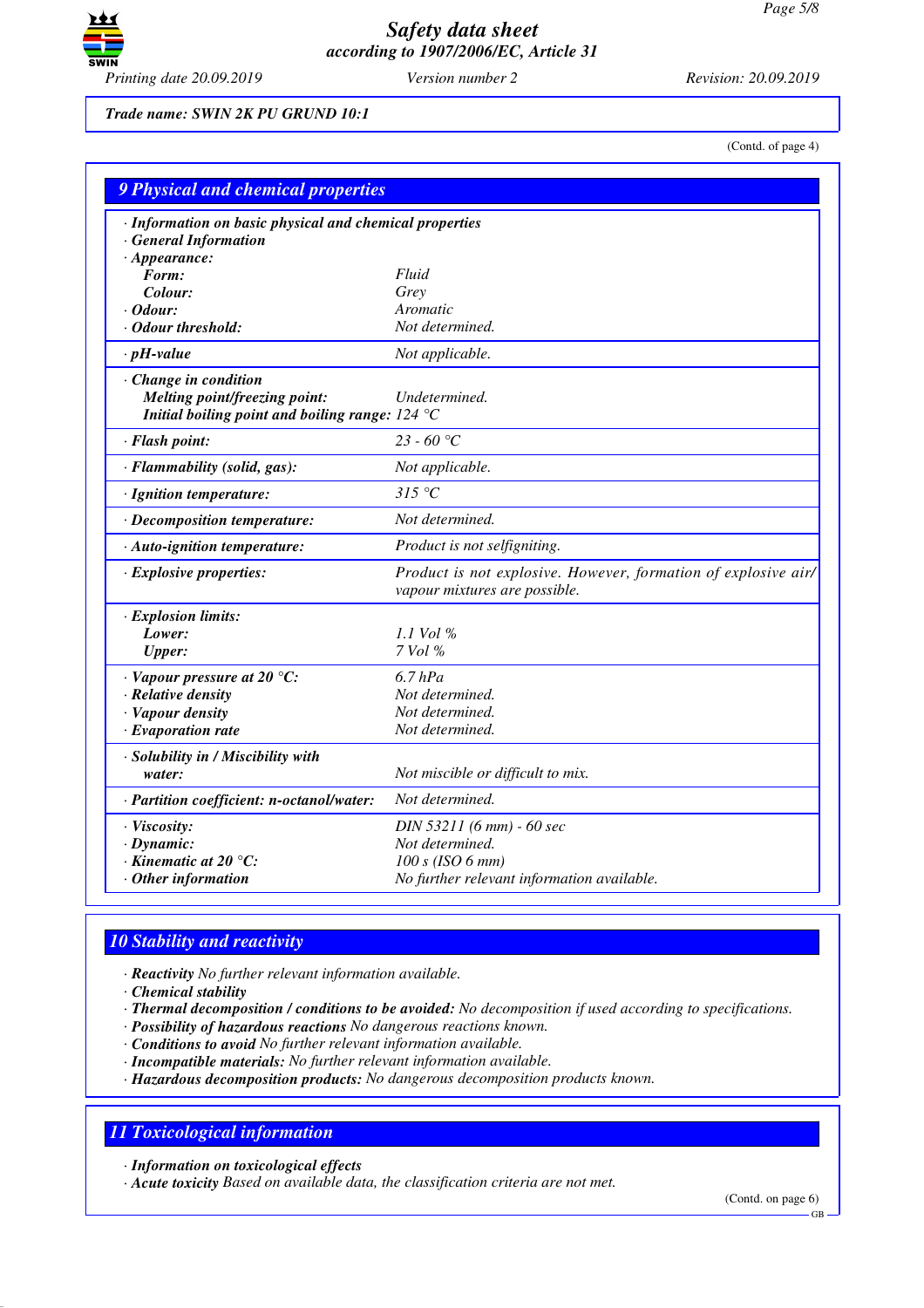

## *Trade name: SWIN 2K PU GRUND 10:1*

|                                   |      | (Contd. of page 5)                                                                                          |
|-----------------------------------|------|-------------------------------------------------------------------------------------------------------------|
|                                   |      | $\cdot$ LD/LC50 values relevant for classification:                                                         |
| 1330-20-7 xylene                  |      |                                                                                                             |
| Oral                              | LD50 | $4,300$ mg/kg (rat)                                                                                         |
| Dermal                            | LD50 | $2,000$ mg/kg (rabbit)                                                                                      |
| Hydrocarbons, C9, aromatics       |      |                                                                                                             |
| Oral                              | LD50 | $>6,800$ mg/kg (rat)                                                                                        |
| Dermal                            | LD50 | $>3,400$ mg/kg (rab)                                                                                        |
|                                   |      | Inhalative $ LCS0/4 h  > 10.2$ mg/l (rat)                                                                   |
| $\cdot$ Primary irritant effect:  |      |                                                                                                             |
| $\cdot$ Skin corrosion/irritation |      |                                                                                                             |
| Causes skin irritation.           |      |                                                                                                             |
| · Serious eye damage/irritation   |      |                                                                                                             |
| Causes serious eye irritation.    |      |                                                                                                             |
|                                   |      | $\cdot$ Respiratory or skin sensitisation Based on available data, the classification criteria are not met. |
|                                   |      | $\cdot$ CMR effects (carcinogenity, mutagenicity and toxicity for reproduction)                             |
|                                   |      | $\cdot$ Germ cell mutagenicity Based on available data, the classification criteria are not met.            |
|                                   |      | · Carcinogenicity Based on available data, the classification criteria are not met.                         |
|                                   |      | $\cdot$ Reproductive toxicity Based on available data, the classification criteria are not met.             |
|                                   |      | $\cdot$ STOT-single exposure Based on available data, the classification criteria are not met.              |
|                                   |      |                                                                                                             |

*· STOT-repeated exposure*

*May cause damage to organs through prolonged or repeated exposure.*

*· Aspiration hazard Based on available data, the classification criteria are not met.*

# *12 Ecological information*

- *· Toxicity*
- *· Aquatic toxicity: No further relevant information available.*
- *· Persistence and degradability No further relevant information available.*
- *· Behaviour in environmental systems:*
- *· Bioaccumulative potential No further relevant information available.*
- *· Mobility in soil No further relevant information available.*
- *· Ecotoxical effects:*
- *· Remark: Harmful to fish*
- *· Additional ecological information:*
- *· General notes:*

*Water hazard class 2 (German Regulation) (Self-assessment): hazardous for water Do not allow product to reach ground water, water course or sewage system. Harmful to aquatic organisms*

### *· Results of PBT and vPvB assessment*

- *· PBT: Not applicable.*
- *· vPvB: Not applicable.*
- *· Other adverse effects No further relevant information available.*

# *13 Disposal considerations*

- *· Waste treatment methods*
- *· Recommendation*

*Must not be disposed together with household garbage. Do not allow product to reach sewage system.*

*· European waste catalogue*

| <i>08 00 00</i> | <b>WASTES FROM THE MANUFACTURE, FORMULATION, SUPPLY AND USE (MFSU) OF</b> |
|-----------------|---------------------------------------------------------------------------|
|                 | COATINGS (PAINTS, VARNISHES AND VITREOUS ENAMELS), ADHESIVES, SEALANTS    |
|                 | AND PRINTING INKS                                                         |
| 08 01 00        | wastes from MFSU and removal of paint and varnish                         |
|                 |                                                                           |

(Contd. on page 7)

GB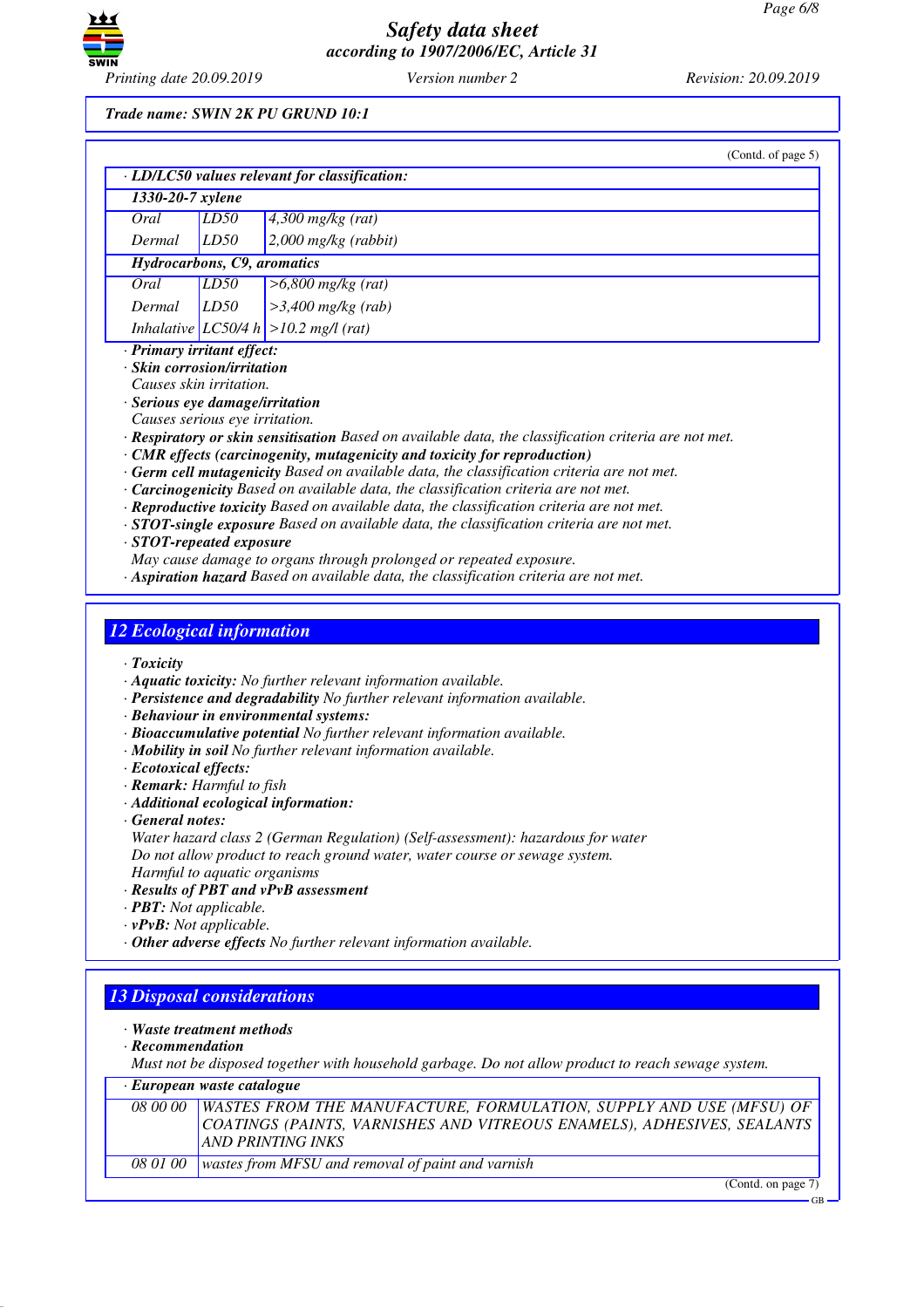

(Contd. of page 6)

*Trade name: SWIN 2K PU GRUND 10:1*

*08 01 11\* waste paint and varnish containing organic solvents or other hazardous substances*

### *· Uncleaned packaging:*

*15 00 00: WASTE PACKAGING; ABSORBENTS, WIPING CLOTHS, FILTER MATERIALS AND PROTECTIVE CLOTHING NOT OTHERWISE SPECIFIED*

*15 01 00: packaging (including separately collected municipal packaging waste)*

*15 01 10\*: packaging containing residues of or contaminated by dangerous substances*

*· Recommendation: Disposal must be made according to official regulations.*

| <b>14 Transport information</b>                                         |                                                                                         |
|-------------------------------------------------------------------------|-----------------------------------------------------------------------------------------|
| $\cdot$ UN-Number<br>· ADR, ADN, IMDG<br>$\cdot$ JATA                   | not regulated<br><b>UN1263</b>                                                          |
| · UN proper shipping name<br>$\cdot$ ADR, ADN, IMDG<br>$\cdot$ IATA     | not regulated<br><b>PAINT</b>                                                           |
| · Transport hazard class(es)                                            |                                                                                         |
| $-$ ADR, ADN, IMDG<br>$\cdot$ Class                                     | not regulated                                                                           |
| $\cdot$ IATA<br>$\cdot$ Class                                           |                                                                                         |
| $\cdot$ Label                                                           | 3 Flammable liquids.<br>$\mathcal{E}$                                                   |
| · Packing group<br>$\cdot$ ADR, IMDG<br>$\cdot$ <i>IATA</i>             | not regulated<br>Ш                                                                      |
| · Environmental hazards:<br>· Marine pollutant:                         | N <sub>o</sub>                                                                          |
| · Special precautions for user                                          | Not applicable.                                                                         |
| · Transport in bulk according to Annex II of Marpol<br>and the IBC Code | Not applicable.                                                                         |
| · Transport/Additional information:                                     |                                                                                         |
| $·$ <i>ADR</i><br>$\cdot$ Remarks:                                      | No dangerous goods in containers of 450 litres max.<br>capacity acc. to ADR 2.2.3.1.5.1 |
| $\cdot$ IMDG<br>$\cdot$ Remarks:                                        | No dangerous goods in containers of 30 litres max.<br>capacitiy acc. to IMDG 2.2.3.1.5  |
| · UN "Model Regulation":                                                | not regulated                                                                           |
|                                                                         |                                                                                         |

## *15 Regulatory information*

*· Safety, health and environmental regulations/legislation specific for the substance or mixture*

*· Directive 2012/18/EU*

*· Named dangerous substances - ANNEX I None of the ingredients is listed.*

(Contd. on page 8)

GB